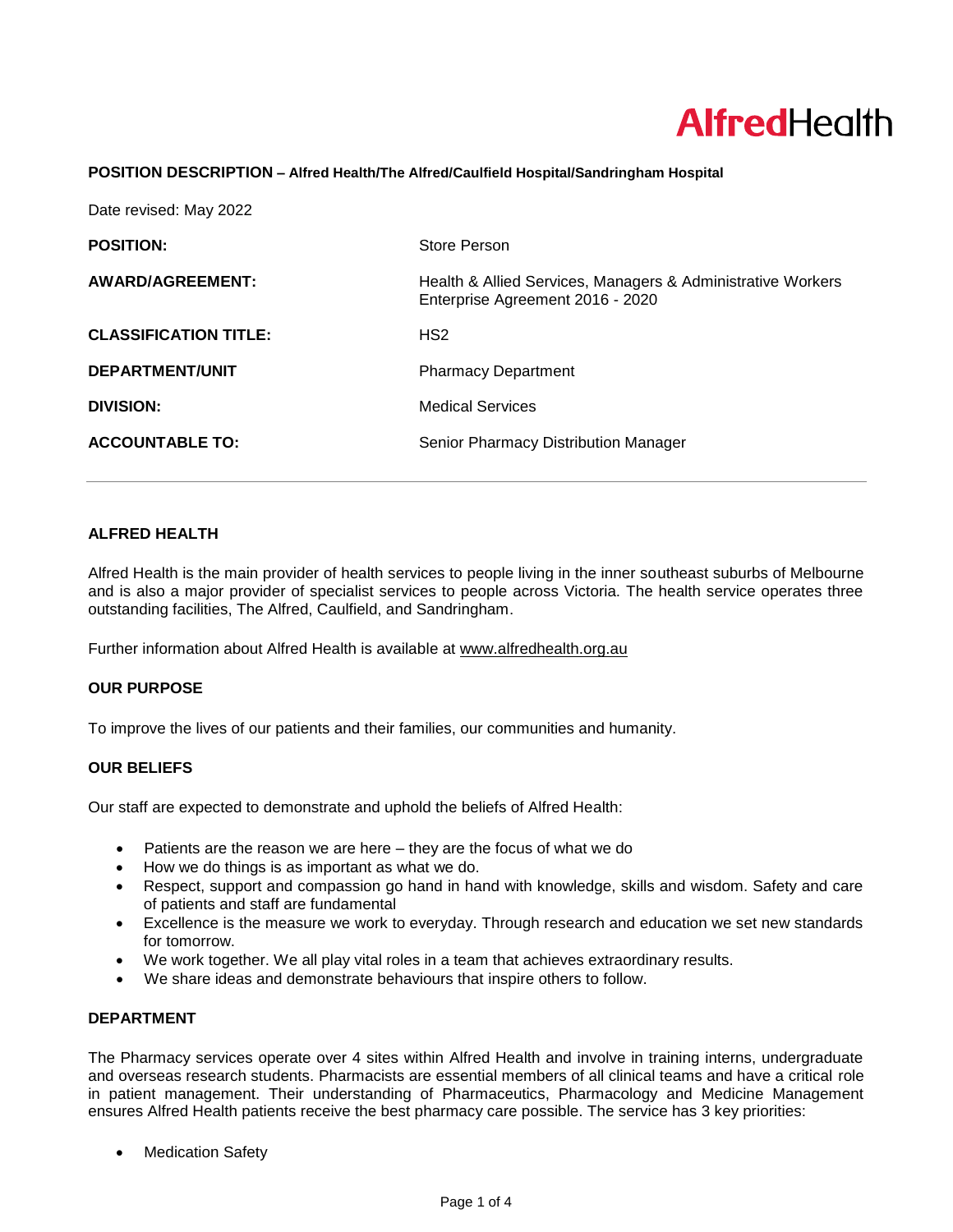- Cost effective use of medicines
- Delivery of specialist pharmacy expertise at critical points in the patient care pathway

Services have been aligned with the Alfred Health clinical programme structure

Further information is available at [www.alfredhealth.org.au/Department.aspx?ID=180](http://www.alfredhealth.org.au/Department.aspx?ID=180)

## **POSITION SUMMARY**

This role will manage the daily functions of the Pharmacy Store, including the receiving of pharmaceutical products, general supplies and services in accordance with established procedures and policies. In association with the Pharmacy Procurement Manager and Pharmacy Procurement Seniors, the post holder will be responsible for stock management, record keeping and quality improvement projects in the Pharmacy Store.

## **KEY RESPONSIBILITIES**

- Participate and co-ordinate all functions of the pharmacy store
- Supervise the day to day function of the Pharmacy Store activities, including distribution of medications to dispensaries, wards and departments across Alfred Health campuses
- Maintain stock levels by conducting regular stock counts and expiry date check
- Provide support for the Pharmaceutical Management team when required
- To organise and coordinate services relating to distribution of medicines and non-imprest handling including returns
- Oversee deliveries to wards and departments within appropriate time frames, according to a schedule
- Ensure discrepancies are followed up immediately, and maintain monthly stock balance management across all campuses (including recycling stock).
- Receive and manage Pharmacy orders in a timely manner according to pharmacy procedures and guidelines
- Organise of stock ensuring adherence to Medication Safety and Store Safely guidelines
- Identify, escalate and troubleshoot stock management related problems
- Establish and maintain an expiry date checking process for the Pharmacy Store, ensuring a process for stock rotation is maintained to minimise wastage
- Liaise with internal and external pharmacy service users to optimise pharmacy services.
- Represent the department at meetings where required.
- Work closely with the Pharmacy Procurement team to periodically conduct stocktakes
- Participate in Code Brown emergency procedures
- Act as Fire Warden for the Pharmacy store
- Perform any appropriate duties as requested by the Pharmaceutical Management senior team
- To oversee the work of the stores staff to ensure workloads are met in a timely manner, troubleshooting problems and co-ordinating with the team to optimise services
- Contribute to plans for the development of pharmacy services
- Participate with others in the training of pharmacy staff in all areas including stock management procedures and best practice.
- Be involved in the introduction and implementation of service developments
- Maintain implementation of current polices relating to the clinical pharmacy service
- Maintain and develop good working relationships and communication links with medical, nursing and managerial staff.
- Maintain a tidy working environment including replenishment of containers, cautionary labels and daily cleaning of tablet counter and change of date stamp
- Supervise and co-ordinate the filing of drug-related documents according to procedure and organise prescriptions and other documents to be archived each month
- Participate in the development and implementation of quality improvement activities.
- Participate in audits and assist with collating and meeting Key Performance Indicators for the department
- To participate in stock control matters with the purchasing teams on all relevant matters to optimise stock availability and distribution, including involvement with Drug Recall procedures.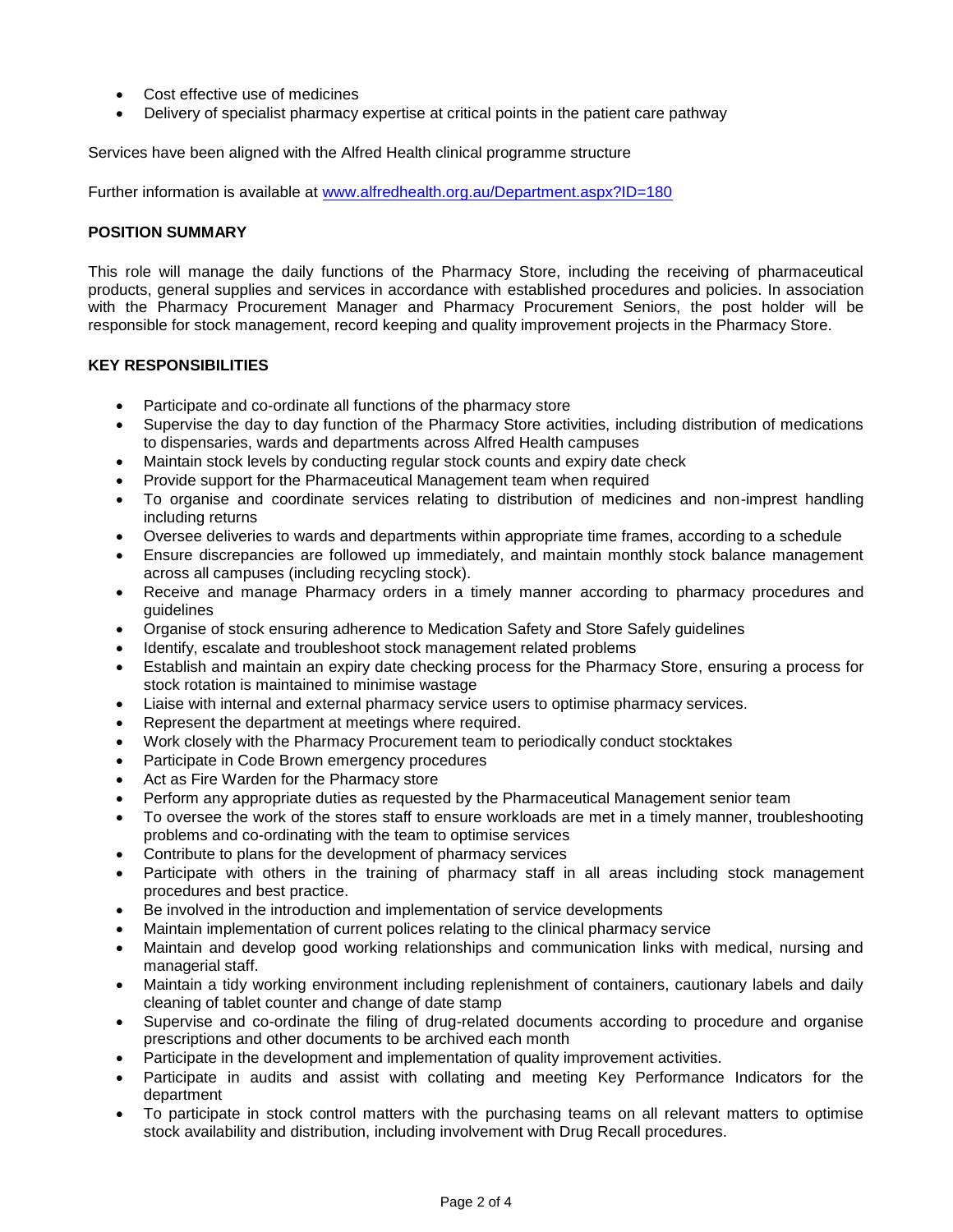## **General**

- Participate in weekend, public holiday and on-call services according to departmental roster.
- Actively participate in the Alfred Health Performance Management Program.
- Comply with Occupational Health and Safety requirements
- Attended and actively contribute to the pharmacy department meetings and educational forums.
- Ensure that the relevant legislative requirements, hospital guidelines and accreditation and professional standards are met
- Practice as detailed in the various hospital policies and procedures.
- Participate in the pharmacy department and Alfred Health quality management programs.

This post is one of continual development. The job description is intended as a guide to the principal duties and responsibilities of the post and complements individual objectives set in line with the department's annual business objectives. Responsibilities will be reviewed periodically in line with service priorities and duties may change or new duties be introduced after consultation with the post holder.

## **In this position you must comply with the actions set out in the relevant section(s) of the OHS Roles and Responsibilities Guideline.**

## **KEY CAPABILITIES AND VALUES:**

## **Capabilities**

Capabilities for this position include:

- A high level of interpersonal skills including the ability to consult with a range of internal and external staff
- An ability to fit into a great culture and work well within a team
- Excellent time management skills
- Willingness to take a hands-on approach to completing required tasks
- Excellent customer service and communication skills across all levels of seniority within the organisation
- Understanding of all relevant Occupational Health and Safety and Quality standards and ability to operationalise these
- Flexibility and willingness to adapt to change in a fast-paced public hospital support environment

## **Values**

Values consistent with those of Alfred Health which are integrity, accountability, collaboration and knowledge.

# **QUALITY, SAFETY, RISK and IMPROVEMENT**

- Maintain an understanding of individual responsibility for patient safety, quality & risk and contribute to organisational quality and safety initiatives
- Follow organisational safety, quality & risk policies and guidelines
- Maintain a safe working environment for yourself, your colleagues and members of the public.
- Escalate concerns regarding safety, quality & risk to appropriate staff member, if unable to rectify yourself.
- Promote and participate in the evaluation and continuous improvement processes.
- Comply with principles of Patient Centred Care.
- Comply with Alfred Health mandatory continuing professional development requirements.
- Comply with requirement of National Safety & Quality Health Service Standards and other relevant regulatory requirements.

# **OTHER REQUIREMENTS FOR ALL ALFRED HEALTH STAFF**

• Ensure compliance with relevant Alfred Health clinical and administrative policies and guidelines.